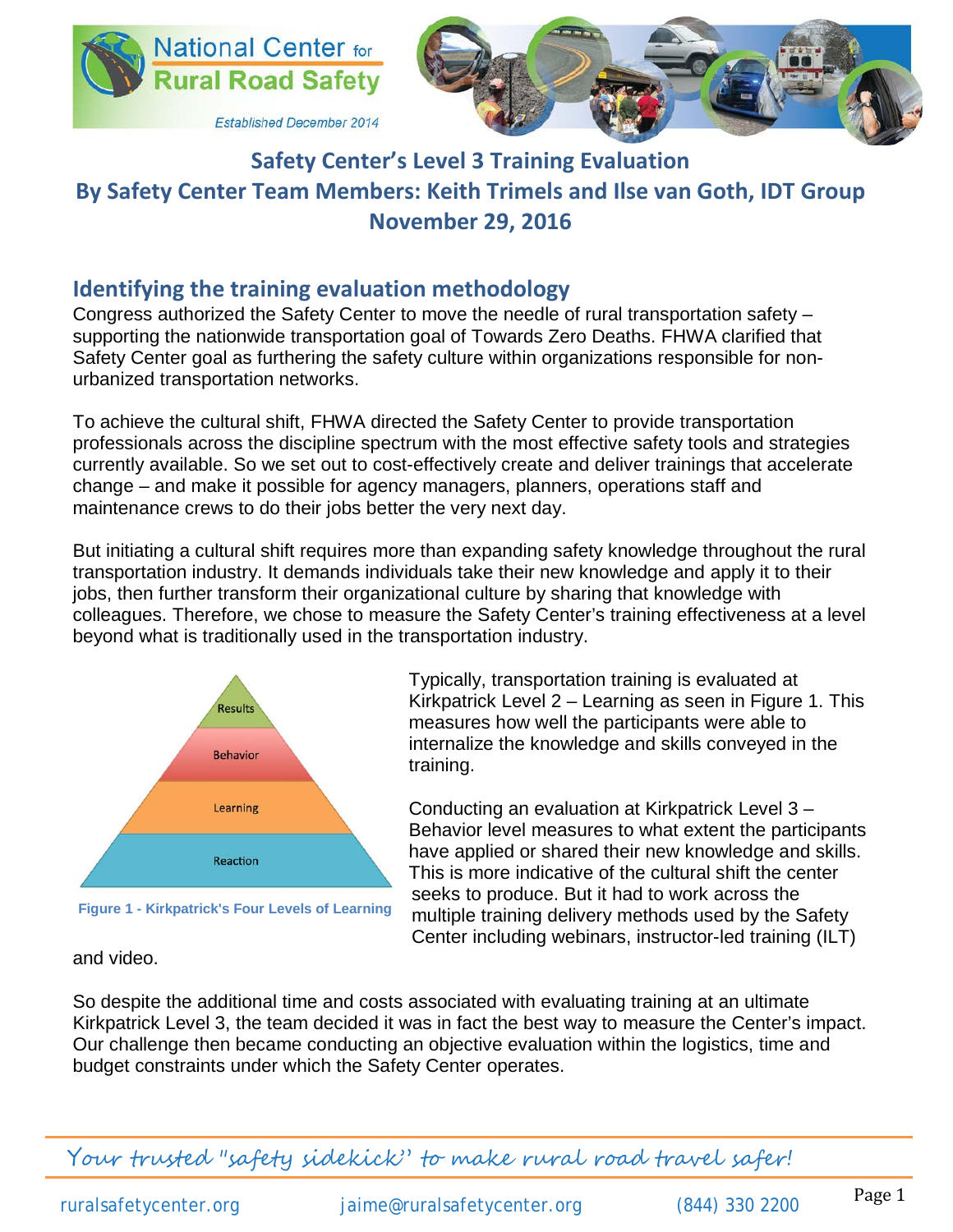



# **Evaluating ILT and webinars**

To achieve this goal, the team chose a two-stage survey-based evaluation for webinars and ILT. The first stage what is a traditional Kirkpatrick Level 2, while the second stage is our adapted version of Kirkpatrick Level 3.

The Level 2 evaluations were conducted using a combination of true/false and multiple choice questions to assess participant mastery of each training event's stated learning outcomes. The evaluations were conducted by electronic survey to all registered training event participants.

The Level 3 evaluations consisted of a self-assessment of knowledge and new skills application and sharing conducted three months after the training event. While the self-assessment doesn't follow the traditionally-used objective observation methods often associated with Kirkpatrick Level 3, it does capture the spirit and intent of a Level 3 evaluation. Most important, it provides us with an indicator of a cultural shift within target organizations while honoring the Center's constraints.

For webinars and ILT, the Safety Center conducts the survey approximately three months after the training, and it follows a five-question format:

- Question #1 screens the survey participants to ensure they attended and remember the training.
- Questions #2 and #3 quantitatively measure at what level the participant has applied the new knowledge, as represented by the learning outcomes, to their job responsibilities.
- Question #4 quantitatively measures how broadly the participants have shared that knowledge with their colleagues.
- Question #5 collects qualitative feedback on how the knowledge has been applied and shared.

The following are examples of the five questions from one of the Safety Center's webinars:

- 1. Did you attend the Rural Safety Center's "Rural Signing and Marking Resources" training event that was held live in February 2016?
- 2. I can identify critical safety and liability issues in signing and marking.
- 3. I can identify the benefits of signing and marking maintenance.
- 4. With how many members of my organization have I shared my knowledge of signing and marking safety or liability issues, or the benefits of signing and marking maintenance?
- 5. Please provide examples of signing and marking knowledge you have applied on your job or shared with other members of your organization.

## **Evaluating video-based events**

Because asynchronous video-based trainings such as YouTube do not capture viewer ID, we could not use a survey evaluation. That means capturing a Level 2 evaluation is not possible.

Your trusted "safety sidekick" to make rural road travel safer!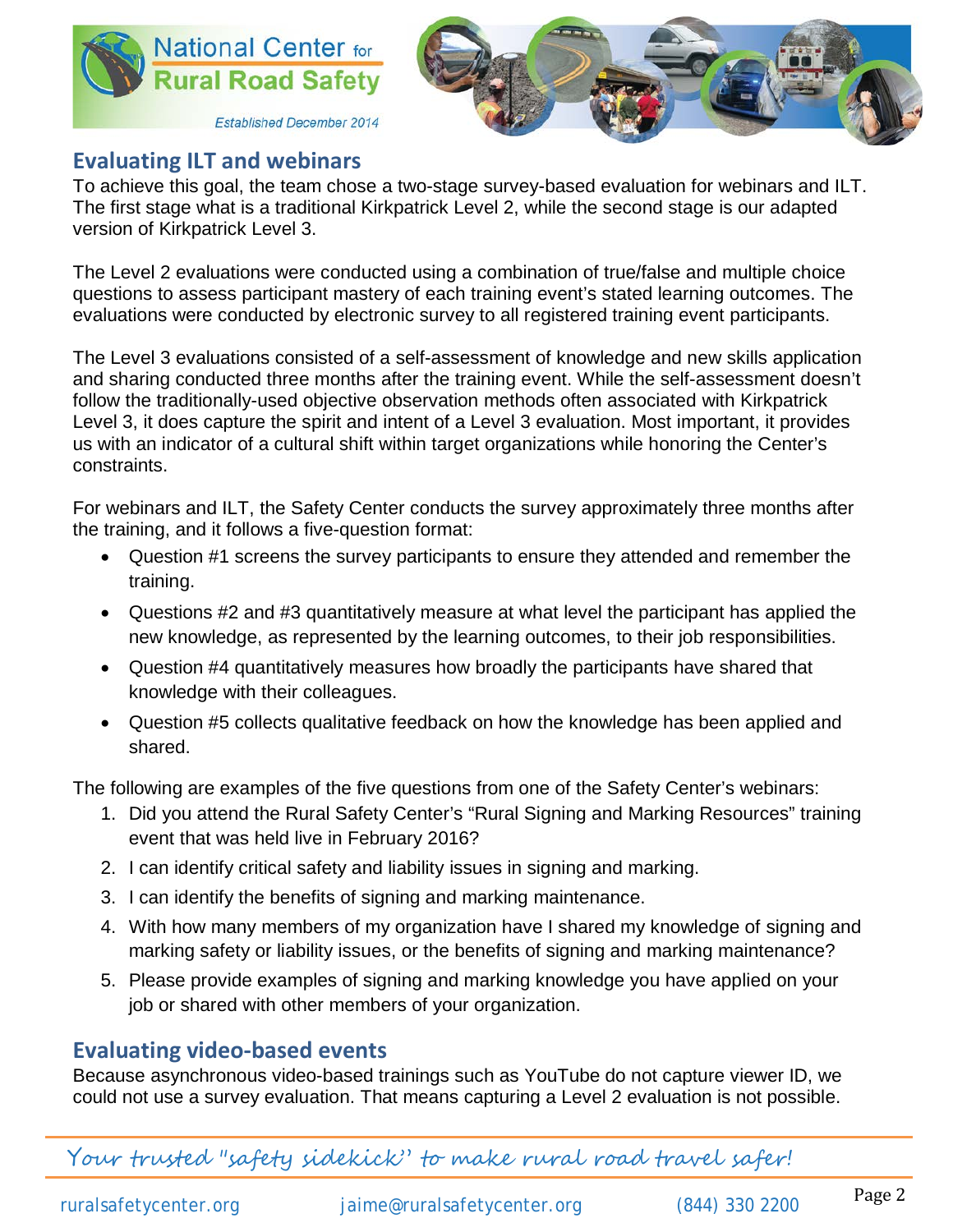



But we still wanted to identify an indicator of Level 3 application and sharing, so we did an exhaustive literature review. After extensive research, the team determined that video viewership over time could provide a *qualitatively-correlated* measurement for evaluation.

Therefore, we decided to use a three-month window of viewership for evaluation to create a comparable time duration with the webinar and ILT training events. We start by capturing the total viewership of the instructional video at the following points in time: **Day 1**, **Day 3**, **Day 7**, **Week 2**, **Month 1** and **Month 3**. Then, we plot the results over time to create a trend line. The shape of this trend line indicates how extensively the video was shared.<sup>[1](#page-2-0)</sup>

# **Overall training results through year 2**

To conduct the ultimate analysis at Kirkpatrick Level 3, there is a three-month window between the training event and the follow-up Level 3 data collection. Therefore, we've analyzed the data for training events from September 2015 through July 2016, which equates to an October 2016 Level 3 evaluation.

The training priorities identified by the Stakeholder Group, with input from FHWA, drove most of the Safety Center's training during this period to webinars. Of the ILT training conducted by Center personnel, all were conducted in conjunction with other transportation organizations. As a result, we did not always have access to the attendee list for follow-up surveys. And when we did, the number of responses were so small as to be statistically invalid. So our training analysis through year 2 includes only webinars and videos.

## **Level 2 for webinar events**

As Figure 2 shows, every training event achieved average participant mastery above the typical 70% competency threshold, with the 79.8% in July being the lowest.

Your trusted "safety sidekick" to make rural road travel safer!

<span id="page-2-0"></span> <sup>1</sup> Keith A Trimels and Ilse van Goth. *Evaluating the Effectiveness of Video-Based Instruction*. IDT Group. April 6, 2016.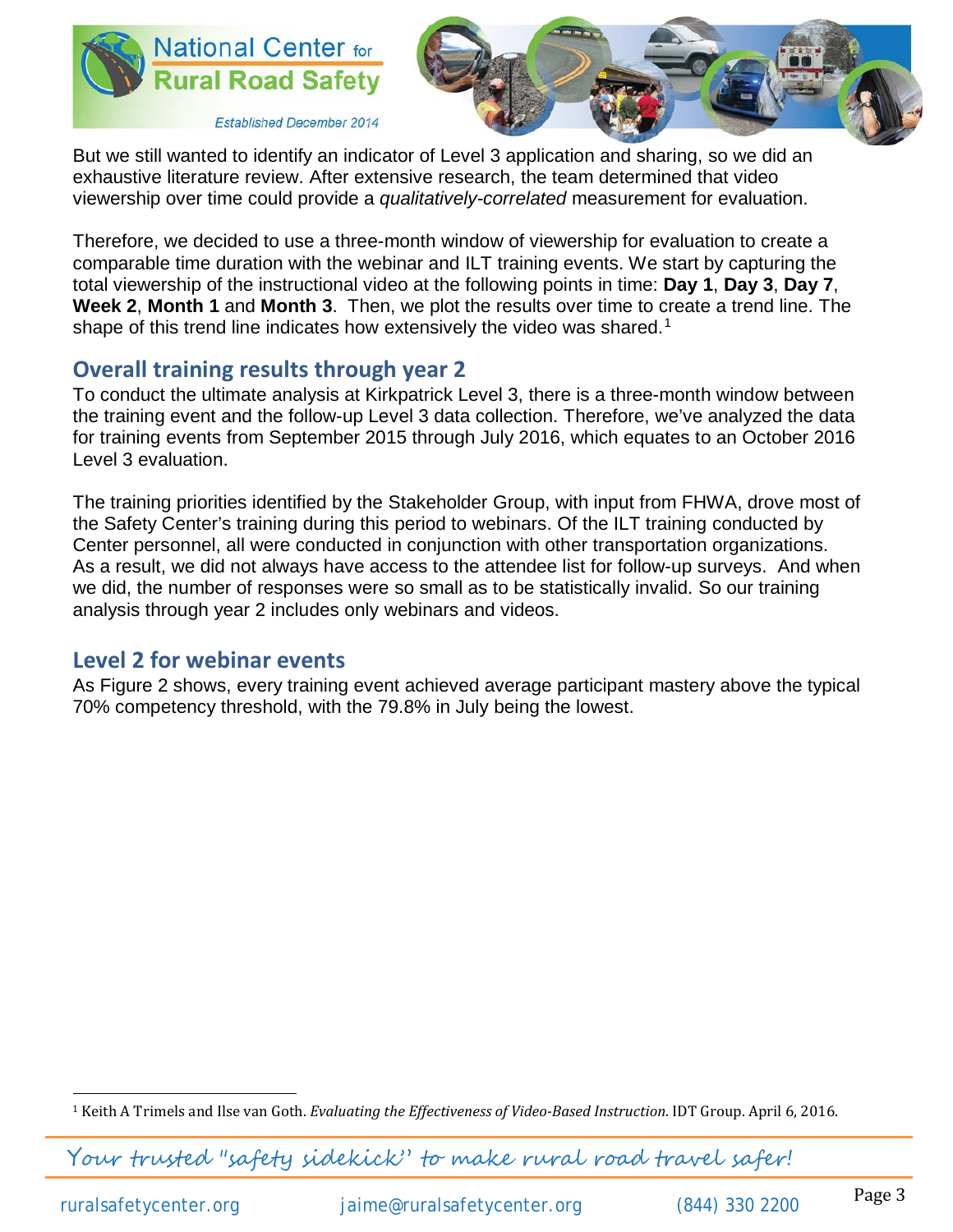

**Figure 2 - Average Level 2 Mastery Measurement**

An obvious pattern is the saw tooth nature of the graph, with results alternating between over 90% to just over 80%. In analyzing the data further, the higher levels of mastery were for more technical or engineering-centric courses while the lower ones were for conceptual-type events.

This is reasonable given the technical skew of the average training event participant, and the applicability of these technical courses to his or her job. In addition, it becomes easier to define and test discrete technical facts compared to policy-level concepts.

#### **Level 3 for webinar events**

For the Level 3 responses to questions #2 and #3, a 3 rating equates to *neutral*, 4 to *agree* and 5 to *strongly agree*. And those ranges are applied to questions that measure the participants' application or sharing of their knowledge upon returning to their responsibilities.

As Figure 3 shows, the training events scored in the 3.5 – 4.5 range. That means that overall, the participants were consistently applying or sharing their new knowledge.

Your trusted "safety sidekick" to make rural road travel safer!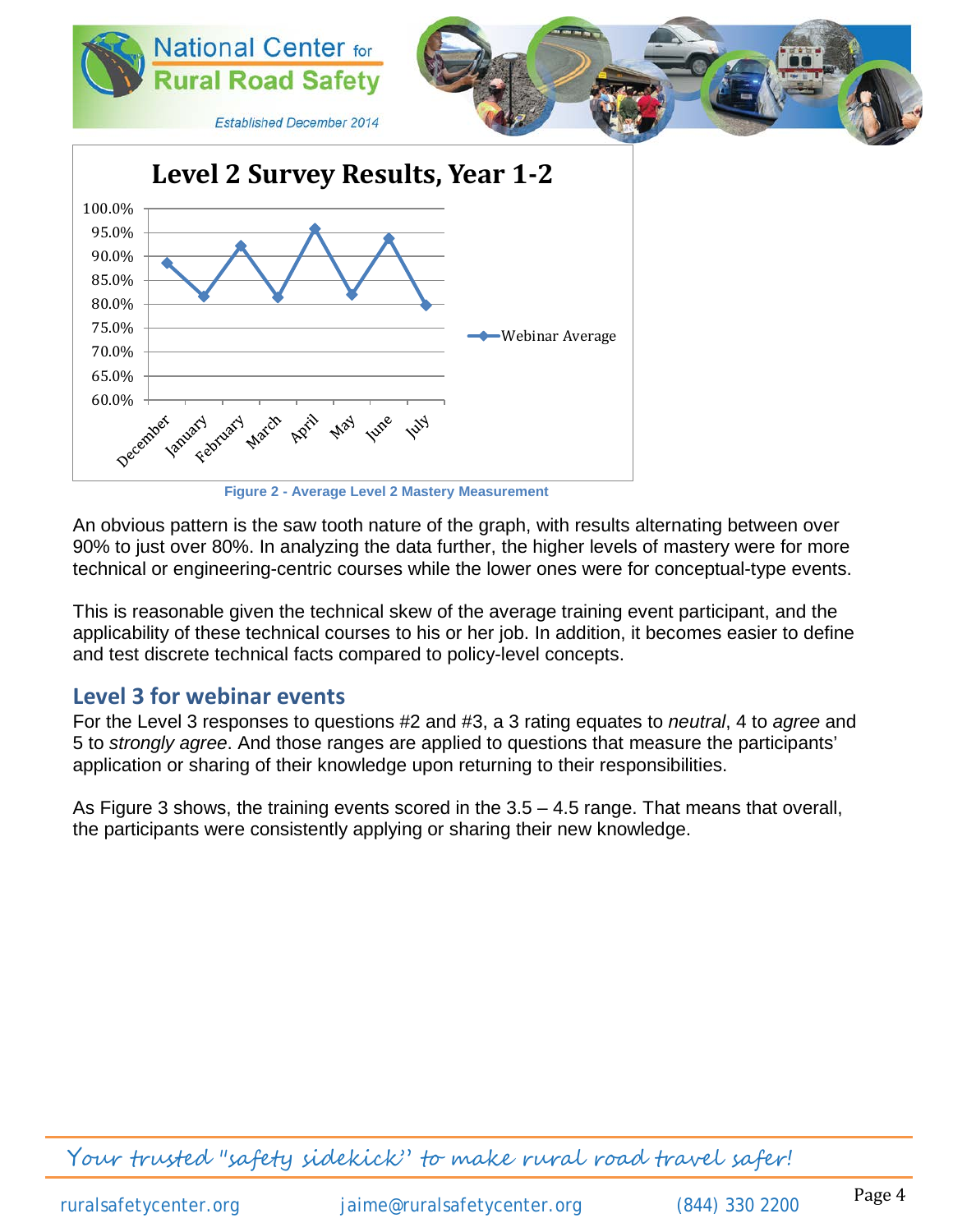

**Figure 3 – Self-Assessed Application and Sharing of Learning**

Question #4 sought to quantify the breadth at which the participants shared the information they gained with their colleagues. The answers represented ranges of sharing from none to more than 10 colleagues.

Over eight webinars, the sharing ranged from a statistical none to 5 colleagues. The average share over the entire analysis was approximately two colleagues – meaning for each attendee, two additional transportation professionals were exposed to the information.

The number of webinar participants ranged from a low of 38 to a high of 114, with an average of 81 participants per webinar throughout the analysis period. When combined with the responses to question #4, we can extrapolate that each webinar conveyed the information to 243 transportation professionals.

### **Level 3 for video-based events**

As previously mentioned, our literature review found no other instances of our qualitative analysis approach having been used to measure video-based events for Level 3. But as noted in the IDT Group write-up, this approach has been used to measure marketing effectiveness.

We also have a unique analytical situation for the Introduction to Road Safety Culture video. Two identical videos were released on two different days; video #1 was released with no email marketing while video #2 received our normal notification emails. The results are stark.

Your trusted "safety sidekick" to make rural road travel safer!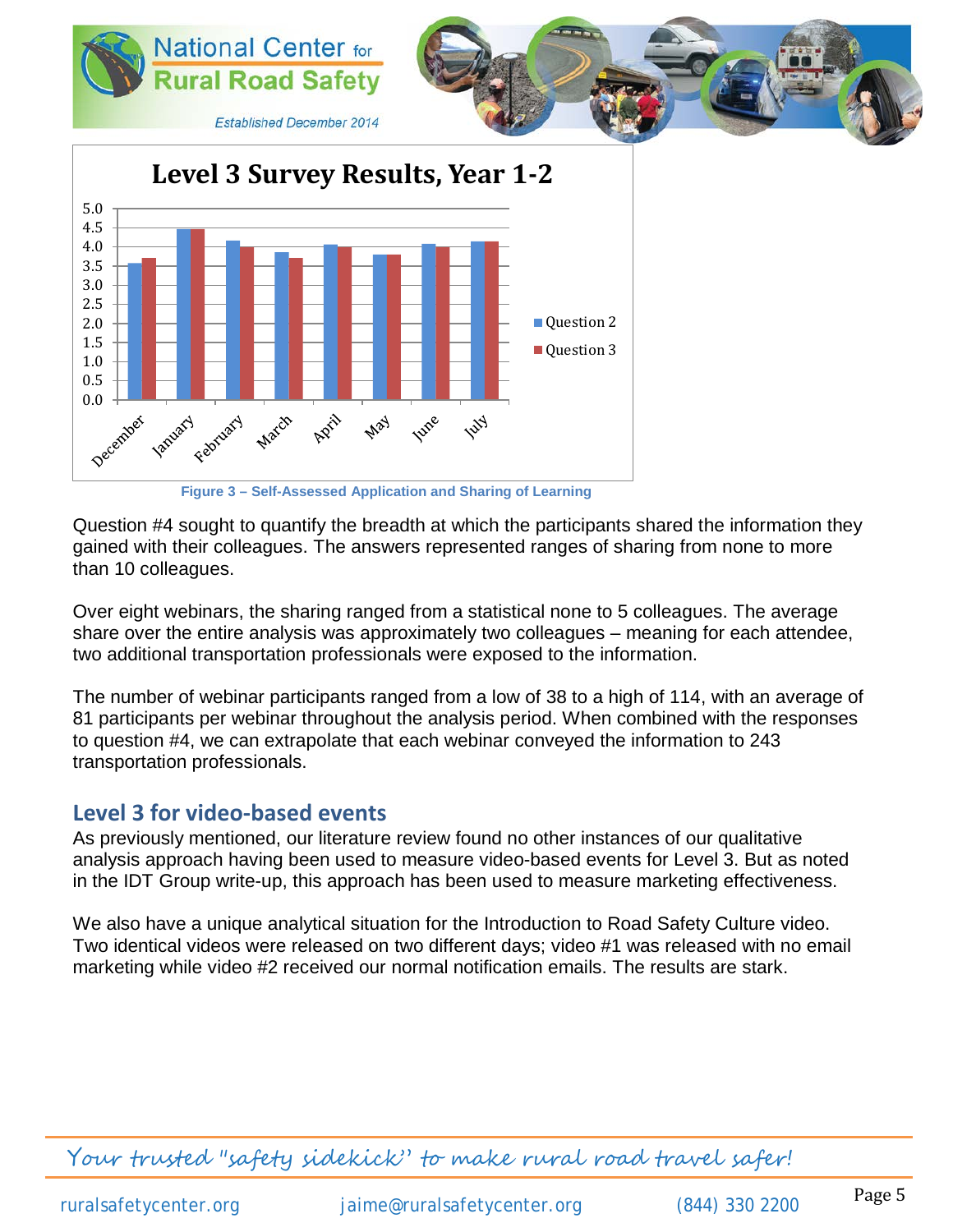

**Figure 4 – Video-Based Training Views Over Time**

As Figure 4 shows, video #2 had over 4x the views at the 3-month mark as video #1. Clearly, push marketing is required to maximize the video-based training distribution.

Also of note is the relatively linear, increasing slope of viewers for the Center's introductory video as well as Safety Culture video #2. As noted in *Evaluating the Effectiveness of Video-Based Instruction*, this indicates a video that is being shared by previous viewers.

**NOTE:** It is not possible to directly measure how video viewers may or may not have applied the knowledge in their workplace.

With that acknowledgement, the two videos that were accompanied by an email marketing campaign have received 378 and 289 total views as of October 28, 2016. This compares favorably to the 243 average participants reached by each webinar when including the participants combined with the number of colleagues they shared the webinar information with.

### **Year 3 training improvements**

The analysis shows that for the webinars, the participants are retaining a high level of learning, and are consistently sharing it with their colleagues. And for videos, the number of views is much larger when the video is launched with a structured marketing campaign.

Overall, this means the quality of the Center's training efforts have yielded results. But for the Center's third year in operation, we plan on making adjustments to extend our outreach efforts.

We will modify our marketing of both webinar and video-based training events. By integrating innovative email marketing techniques as well as possible joint-venture email relationships with other transportation organizations, we believe we can expand our contacts per training event. We have also recognized the importance of expanding the Center's email list. This represents the most efficient way to reach transportation professionals who can benefit from the Center's offerings – and for us to continue to increase the reach of our training efforts.

An example of a technique we will use to deliver additional training and expand the Center's footprint is through the use of job aids. For busy transportation professionals, downloadable

Your trusted "safety sidekick" to make rural road travel safer!